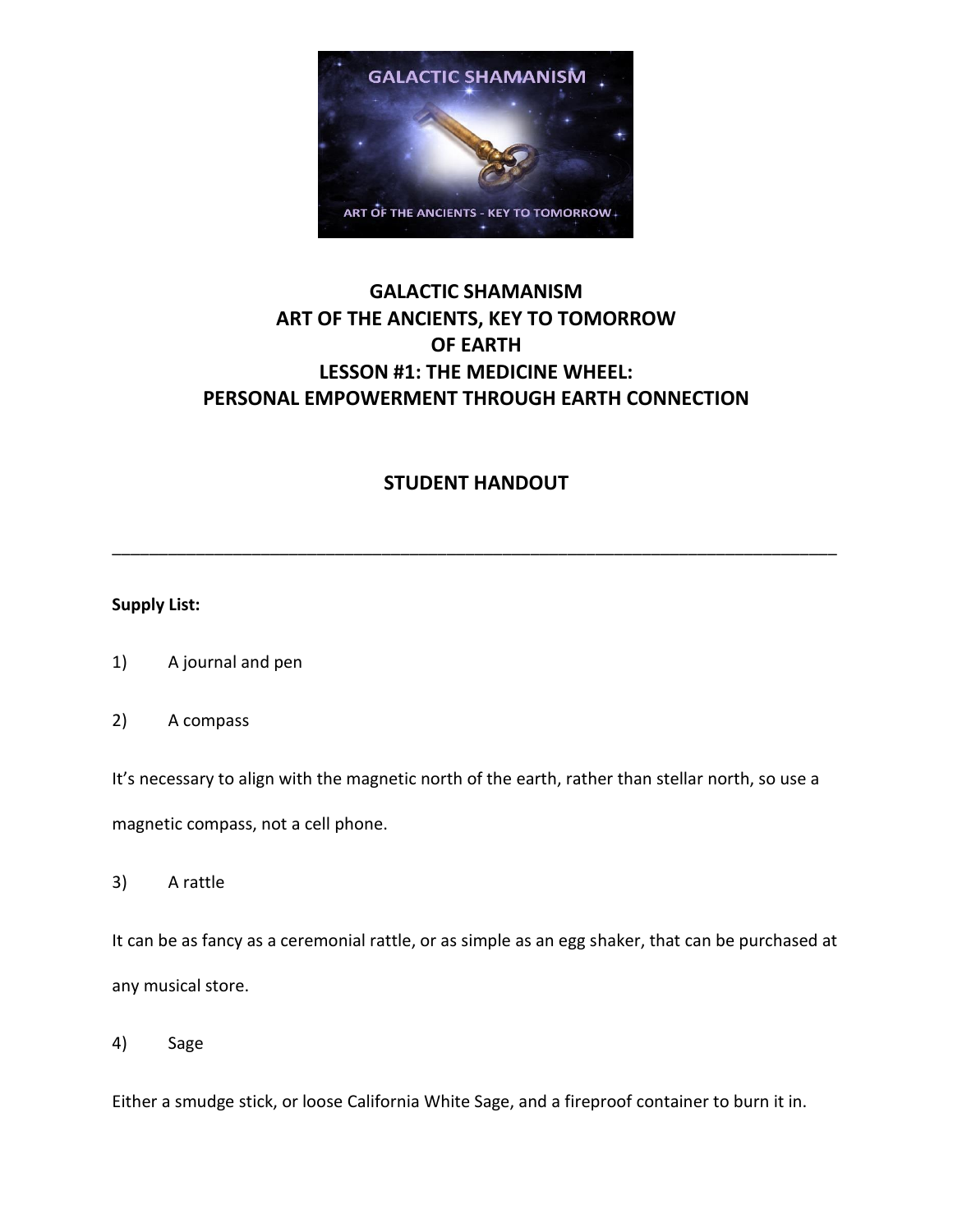5) Fire (a lighter or kitchen matches)

6) Directional stones

One for each of the four directions. The stones can be collected from the area you have chosen to build the Medicine wheel, or imported.

7) Candle or Center Stone

If you are outdoors, but in an area with fire danger, a central stone is the best choice.

In the absence of a candle or fire, you will need at least five stones, one for each cardinal

direction, and one for center.

They can all be plain, or you can choose to match the colors of the directions.

Yellow in the East

Red in the South

Black in the West

White in the North

Smudge all the articles before use.

## **Prayers for Calling in the Directions:**

Start in the East, and work clockwise to South, West, and North, shaking your rattle, and

\_\_\_\_\_\_\_\_\_\_\_\_\_\_\_\_\_\_\_\_\_\_\_\_\_\_\_\_\_\_\_\_\_\_\_\_\_\_\_\_\_\_\_\_\_\_\_\_\_\_\_\_\_\_\_\_\_\_\_\_\_\_\_\_\_\_\_\_\_\_\_\_\_\_\_\_\_\_

invoking each direction with the prayers below.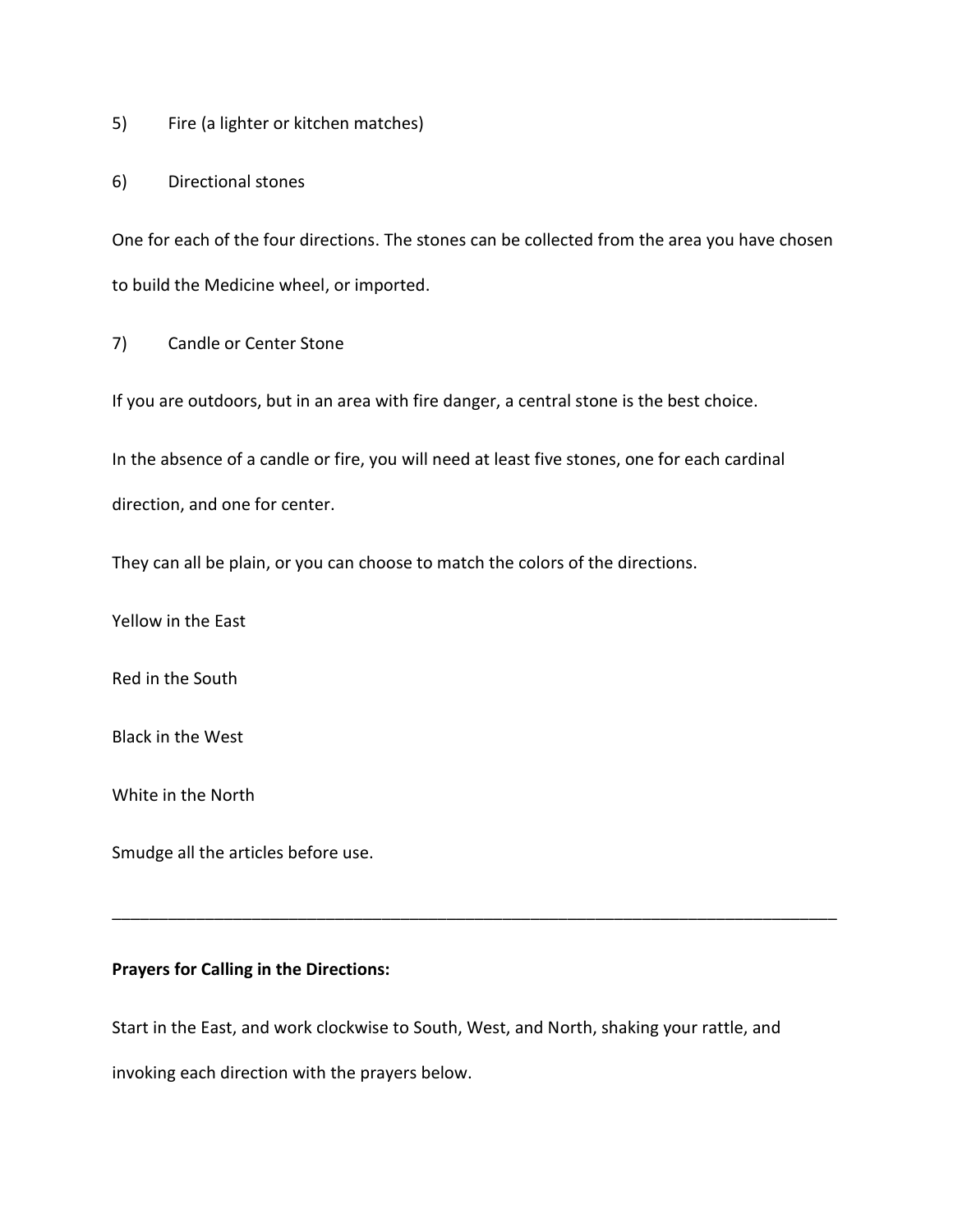The purpose of the rattle, is to help us enter an altered state of consciousness, enabling us to connect with the quantum level.

### **Prayer to the East:**

Facing the east, shake your rattle and call:

Spirit of the East, please join me, sister. Land of dawn, springtime, innocence, childhood, of the element earth and budding things.

Please fill me with your gifts and powers that I may bring them into the world, through this work, through the will of the Great Spirit, to best serve all concerned.

Spirit of the East, please join me.

### **Prayer to the South:**

Facing the south, shake your rattle and call:

Spirit of the South, please join me, brother. Land of midday, ever-light, summer, adulthood, passion, co-creation of the element fire and growing things.

Please fill me with your gifts and powers that I may bring them into the world, through this work, through the will of the Great Spirit, to best serve all concerned.

Spirit of the South, please join me.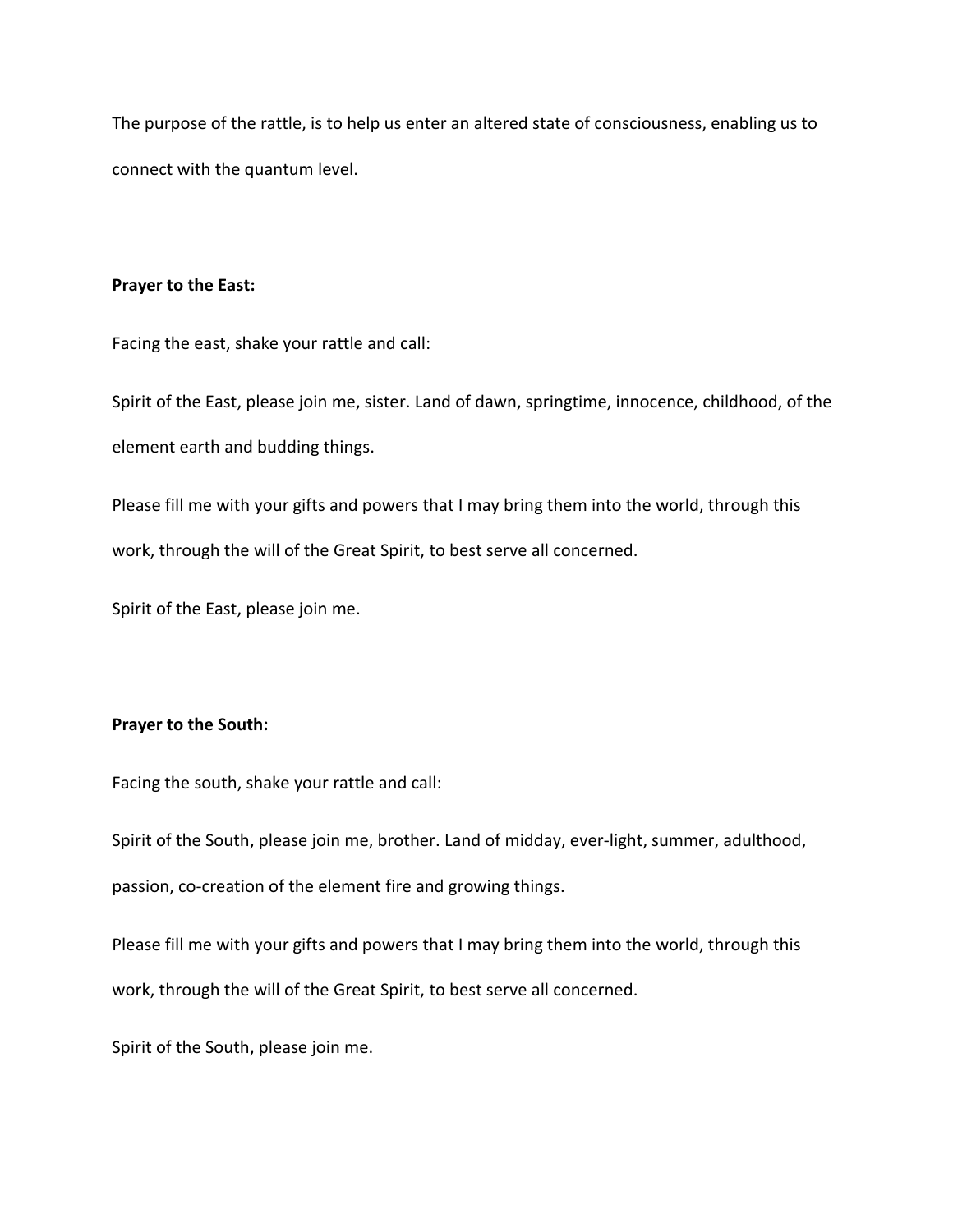#### **Prayer to the West:**

Facing the west, shake your rattle and call:

Spirit of the West, please join me, sister. Land of sunset, fall, midlife, discernment, inward turning of the element water and harvest.

Please fill me with your gifts and powers that I may bring them into the world, through this work, through the will of the Great Spirit, to best serve all concerned.

Spirit of the West, please join me.

## **Prayer to the North:**

Facing the north, shake your rattle and call:

Spirit of the North, please join me, brother. Land of darkness, winter, the ancestors and elders of wisdom and gratitude of the element air and transmutation.

Please fill me with your gifts and powers that I may bring them into the world, through this work, through the will of the Great Spirit, to best serve all concerned.

Spirit of the North, please join me.

Once you have called in the cardinal directions, move to stand in the center of the medicine wheel, or in the case of a small wheel, direct your intention to the center.

Again shaking your rattle, call in the three aspects of center: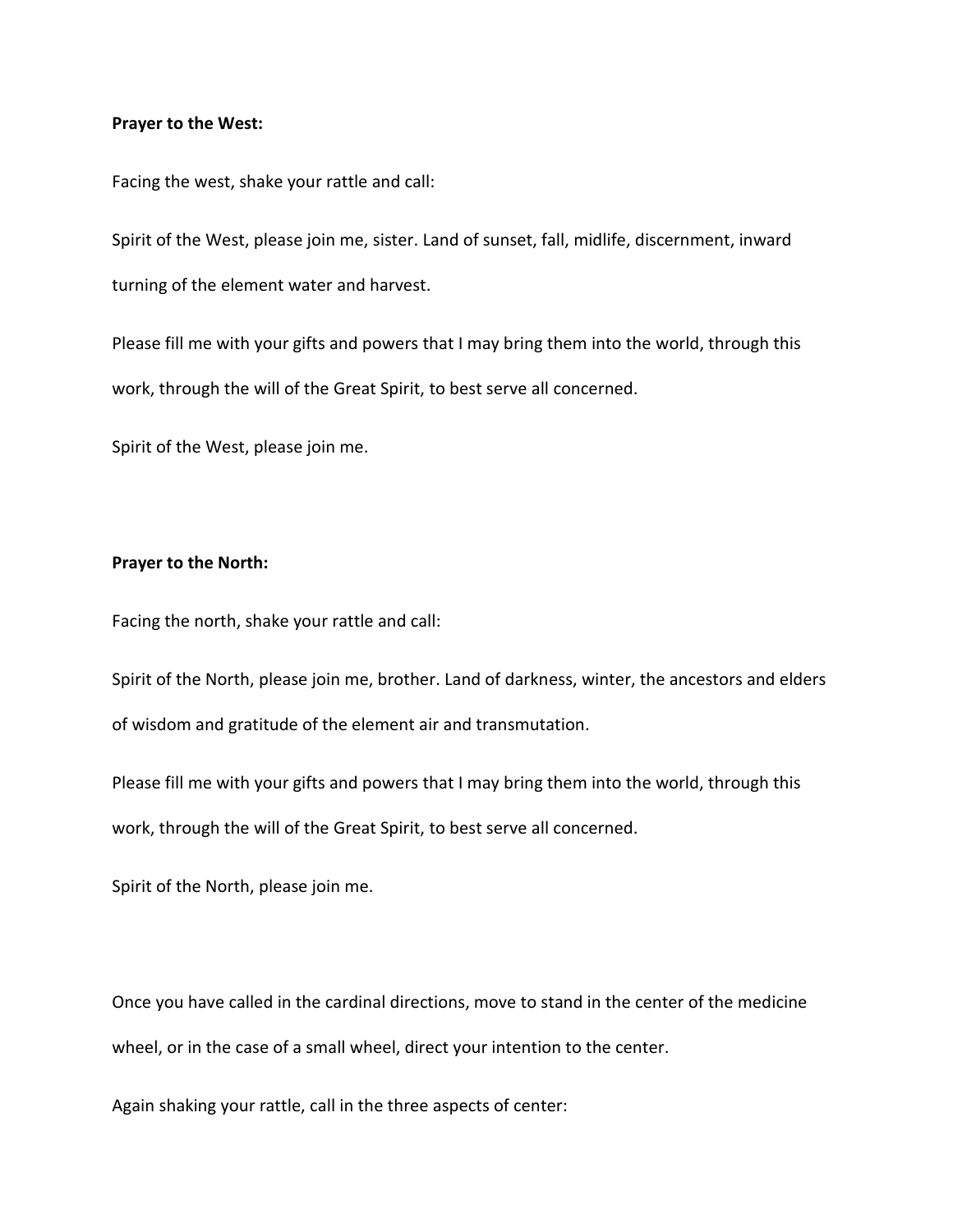#### **Prayer to the Earth:**

Looking downward, shake your rattle and call:

Spirit of the Earth, please join me, blessed lady, mother of my body, planet of my birth, Gaia, land of nurturance and the feminine.

Please fill me with your gifts and powers that I may bring them into the world, through this work, through the will of the Great Spirit, to best serve all concerned.

Spirit of the Earth, please join me.

#### **Prayer to the Sky:**

Looking to the sky, shake your rattle and call:

Spirit of the Sky, please join me. Land of the Star Nations, father of all living things, source of guidance.

Please fill me with your gifts and powers that I may bring them into the world, through this work, through the will of the Great Spirit, to best serve all concerned.

Spirit of the Sky, please join me.

## **Prayer to the Heart:**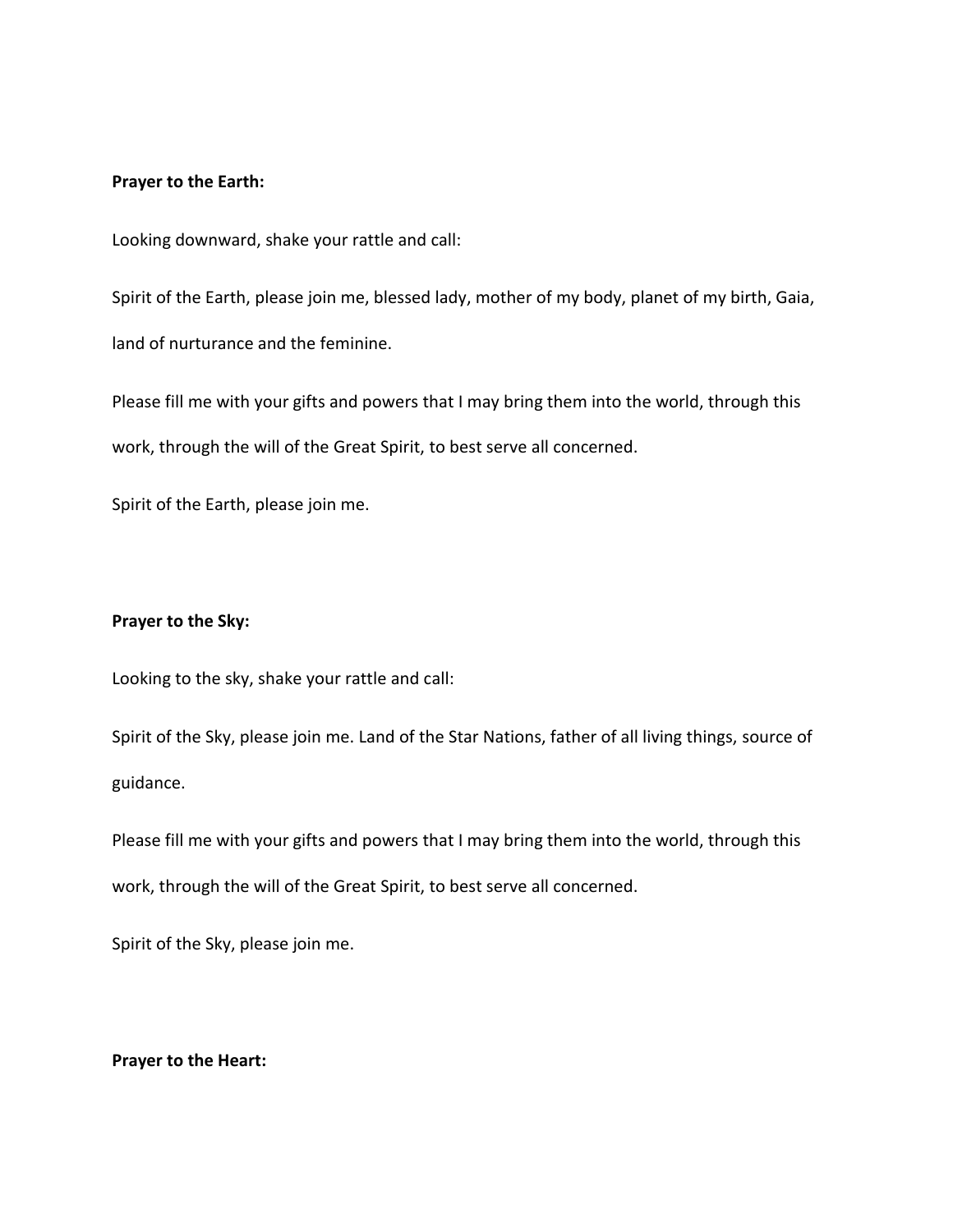Place your hand over your heart, shake your rattle and call:

Spirit of heart, please join me. Land of unity, unconditional love, neutrality and balance.

Please fill me with your gifts and powers that I may bring them into the world, through this work, through the will of the Great Spirit, to best serve all concerned.

Spirit of heart, please join me.

#### **Light Candle or Fire:**

At this point, if you have used a candle or fire for the center, light it. If you have used a center stone, simply direct your attention to it.

State "It has begun."

## **Prayer of Gratitude and Release:**

When you have completed your ceremony and are ready to close the medicine wheel, connect and really speak to the world around you:

Speaking to the wheel and all the spirits represented there, state:

Spirits, I thank you for your surrounds, your protection, your enfoldment and your guidance, and I now release you.

Those of you that wish to stay and further protect and guide me, are much welcome and greatly appreciated.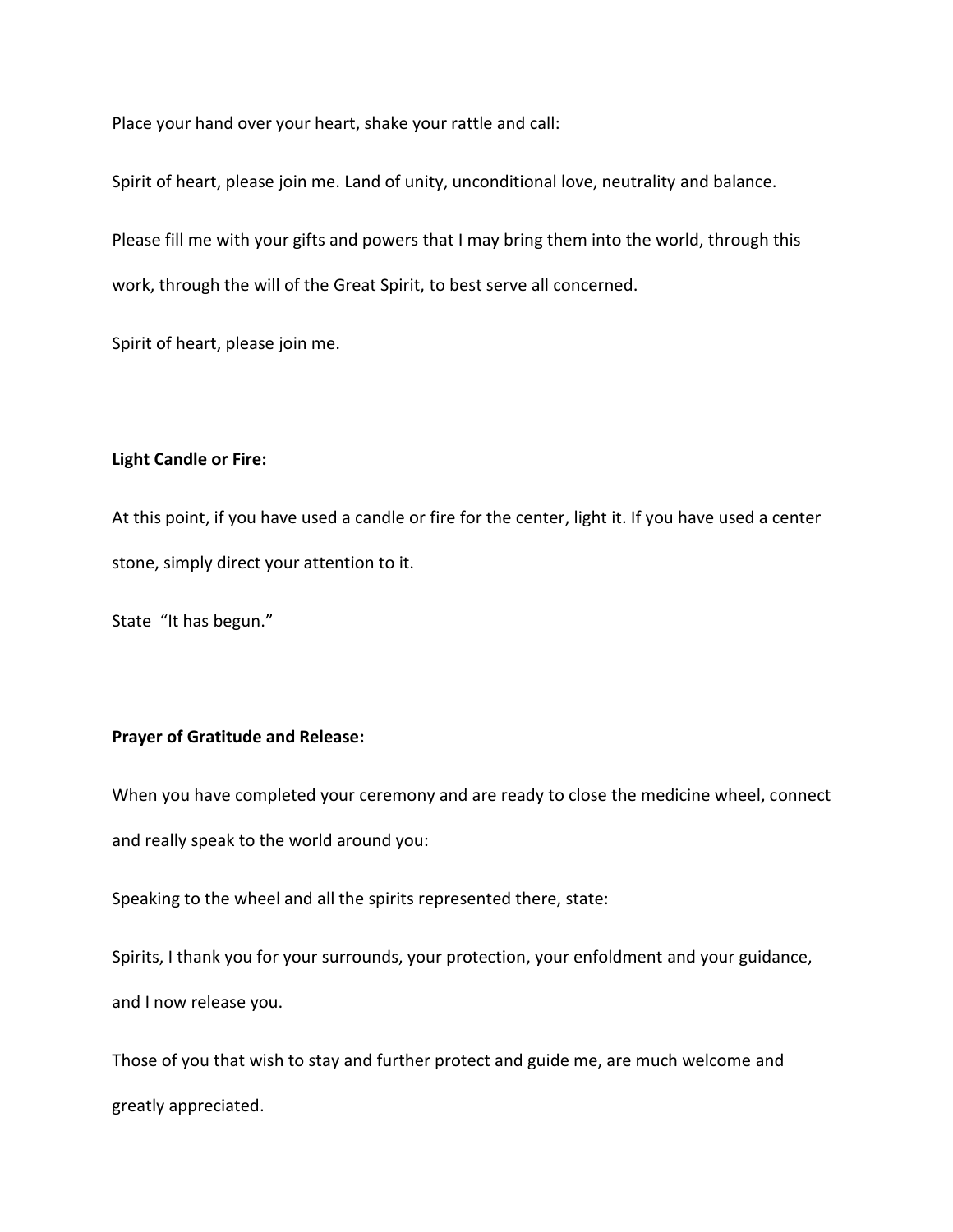If you are using a candle, blow it out. In the case of a fire, be sure to douse it with plenty of water, and assure there are no live embers left.

\_\_\_\_\_\_\_\_\_\_\_\_\_\_\_\_\_\_\_\_\_\_\_\_\_\_\_\_\_\_\_\_\_\_\_\_\_\_\_\_\_\_\_\_\_\_\_\_\_\_\_\_\_\_\_\_\_\_\_\_\_\_\_\_\_\_\_\_\_\_\_\_\_\_\_\_\_\_

State "It is ended."

## **The Five Laws of Ethical Shamanic Practice are:**

- 1) Shamanism works within natural law.
- 2) Shamanism is not practiced without permission.
- 3) Shamanism does not impose energy, where it does not belong.
- 4) Shamanism does not take energy away, from where it does belong.
- 5) Shamanism does no harm.

# **Test for Certificate of Completion**

Now that you have taken the first class in the Galactic Shamanism Series, you can choose to

take the test for completion and send the filled out word doc to

[touchin@findyourpathhome.com.](mailto:touchin@findyourpathhome.com) Once a passing grade has been determined by a Path Home

Certified Shamanic Instructor, you will be sent a certificate of completion for Class 1: The

Medicine Wheel.

# **Further Studies**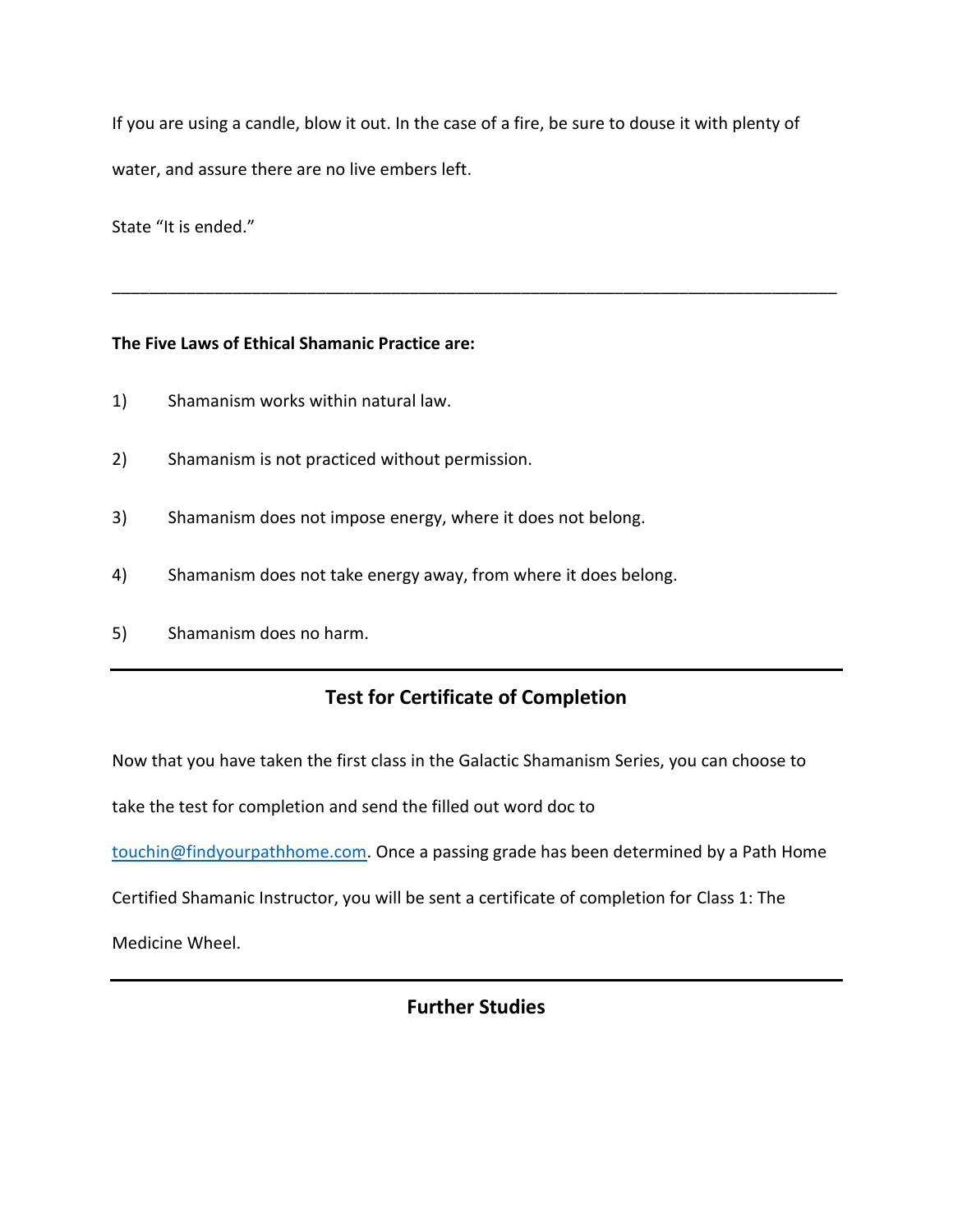I sincerely hope you greatly benefit from these teachings, and that they support you and your loved ones during these times of rapid change.

The *Galactic Shamanism: Art of the Ancients, Key to tomorrow: Of Earth* series has six lessons.

The information builds upon itself, so it is important to take them in order.

OF EARTH

Class 1: The Medicine Wheel

Class 2: Lower World Shamanic Journey

Class 3: Sanctuary: Creating Sacred Space

Class 4: Power Animals: The Shamanic Art of Shape Shifting

Class 5: Elementals & Faery Folk

Class 6: Omenology

To be followed by:

*Galactic Shamanism: Art of the Ancients, Key to tomorrow:*

OF STARS

Lesson 7: Upper World Shamanic Journey

Lesson 8: Spirit Guides and Angels: Connecting with Your Higher Self & Galactic Beings

Lesson 9: Life Purpose

Lesson 10: The Art of Shamanic Ceremony